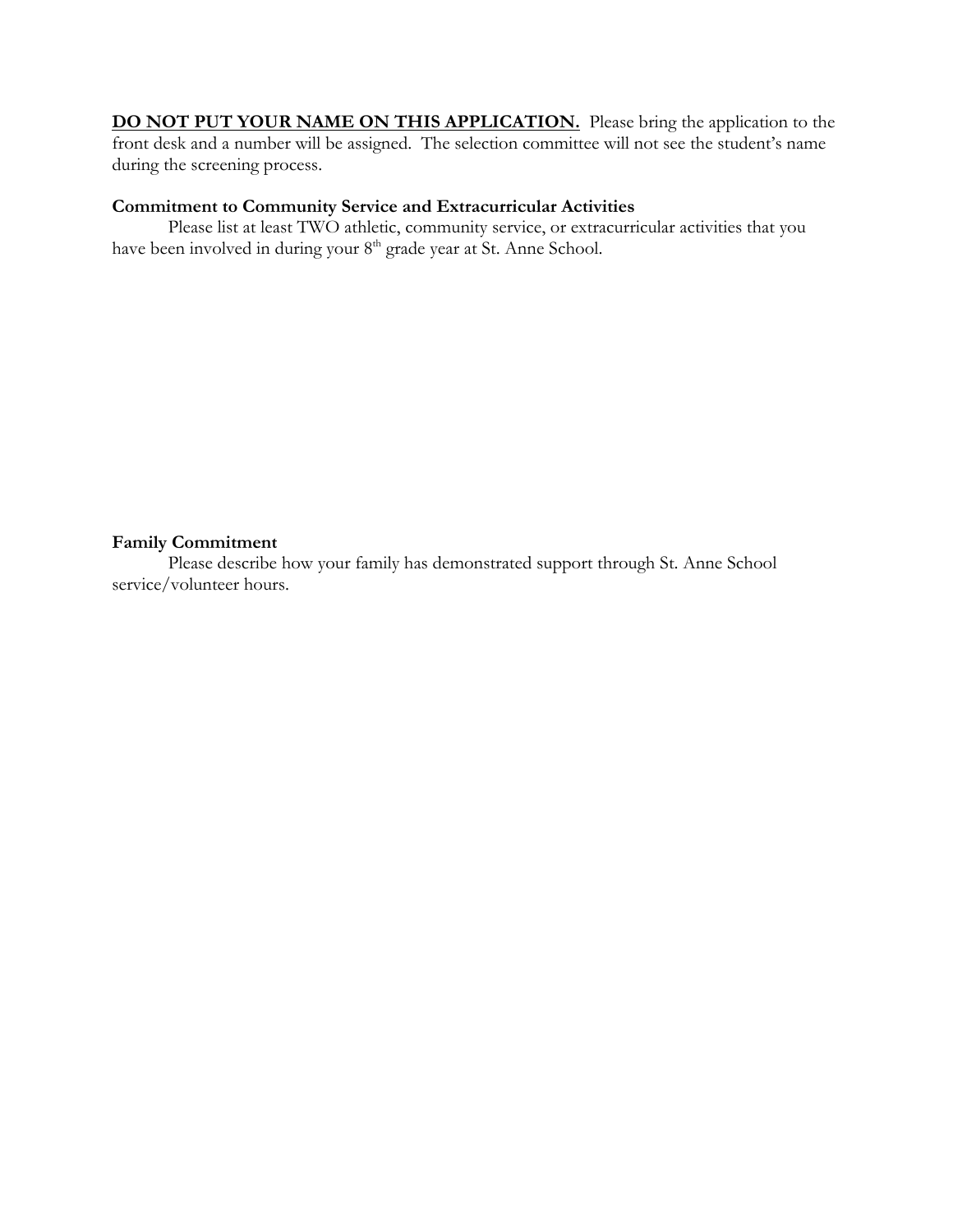# **Commitment to Catholic Education**

How many years have you attended St. Anne School?

Is it your desire to remain at St. Anne School for grades 9-12? Why or why not?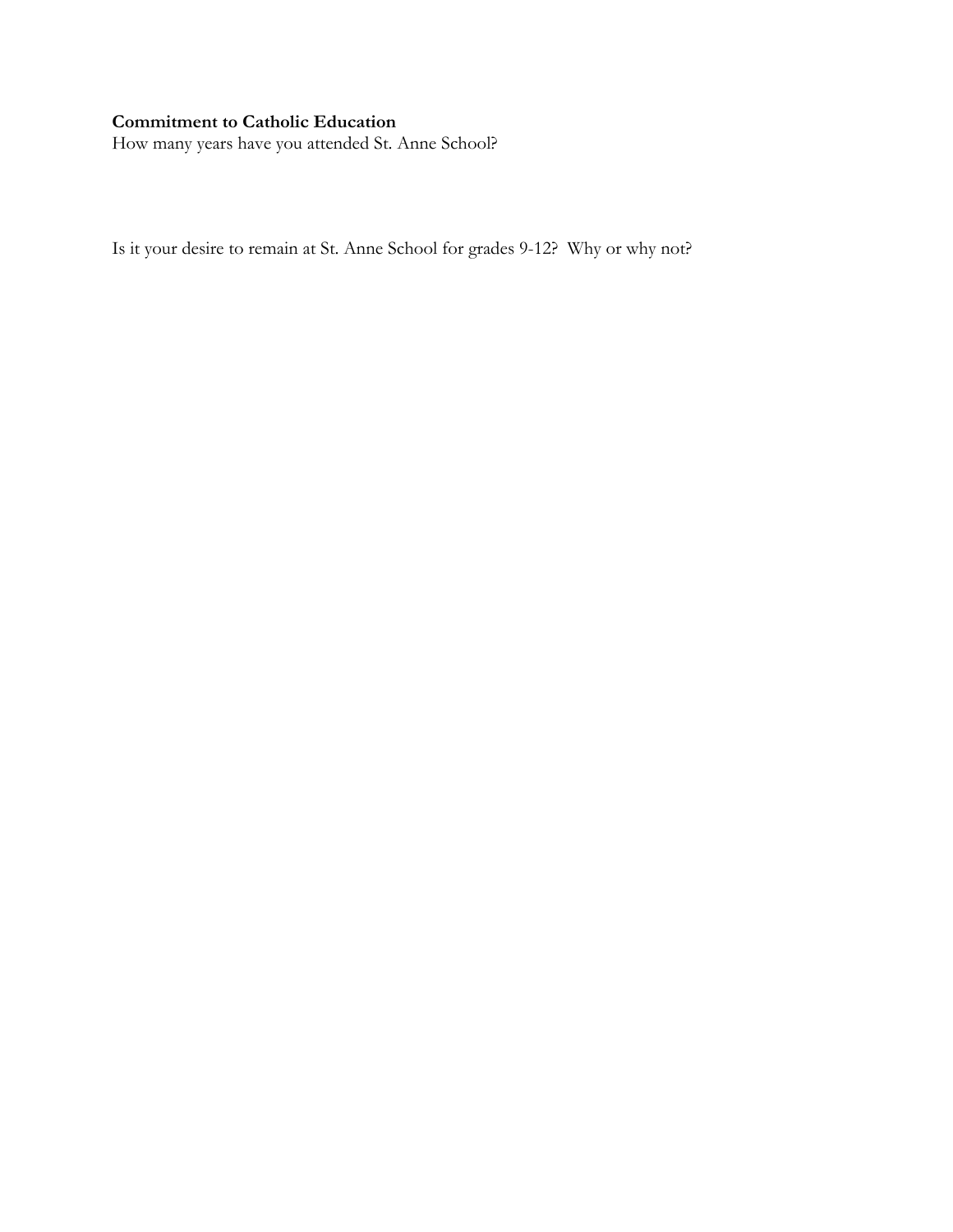# **Financial Need (to be completed by parent or guardian)**

At St. Anne School we understand that a commitment to Catholic education is also a financial commitment. While financial need is not a primary consideration for the Faith in the Future Fund, applicants may present any financial concerns in the space provided.

**In addition to the questions listed above, the student must obtain at least one teacher recommendation form (attached).**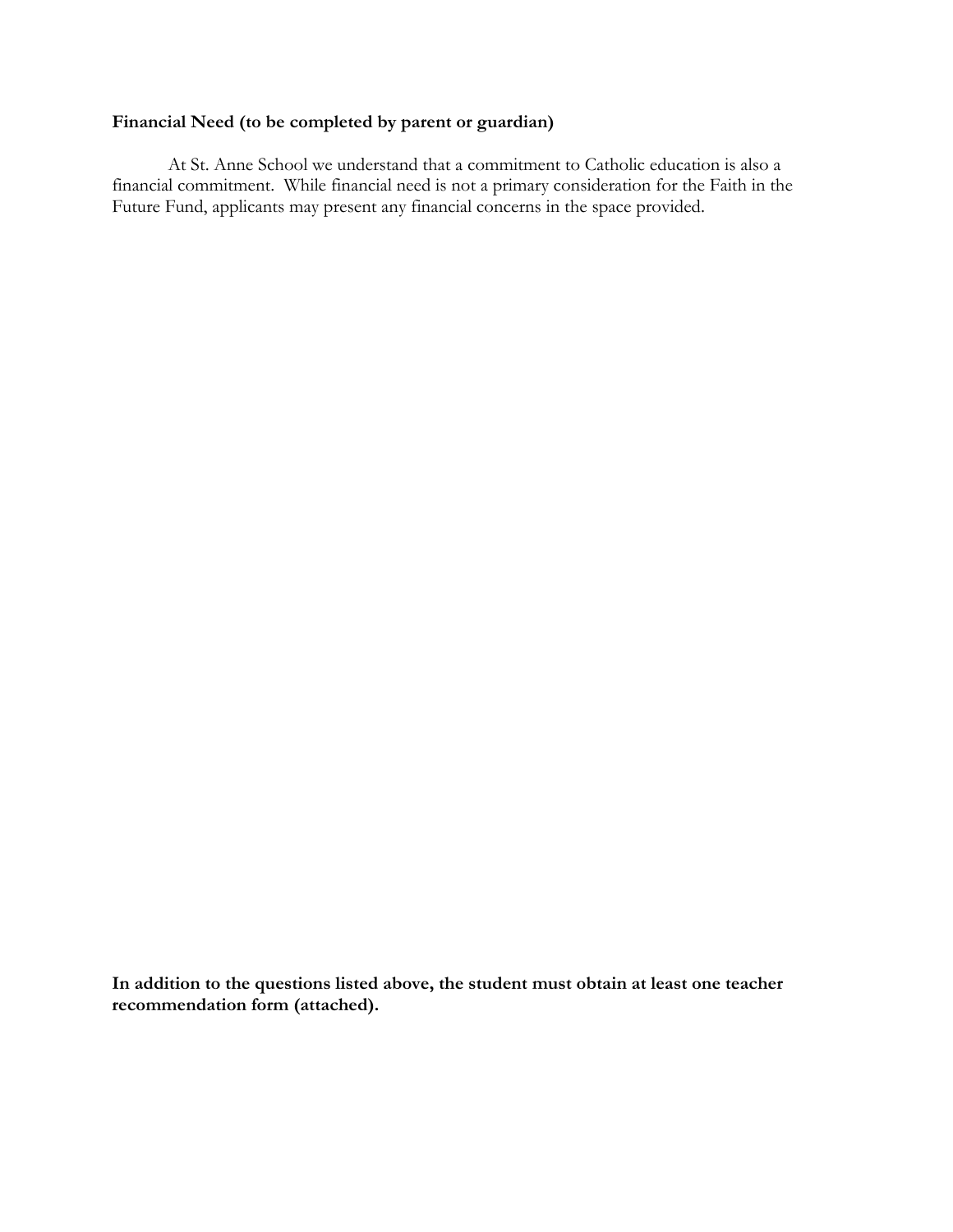# **Teacher Recommendation Form**

To be completed by ONE of the student's current teachers.

Candidate's Name\_\_\_\_\_\_\_\_\_\_\_\_\_\_\_\_\_\_\_\_\_\_\_\_\_\_\_ Teacher\_\_\_\_\_\_\_\_\_\_\_\_\_\_\_\_\_\_\_\_\_\_\_\_\_\_\_

#### **Academic Ability**

This student's cumulative average for the first 2 quarters of the 2021-22 school year is \_\_\_\_\_\_\_\_\_\_\_\_\_\_\_\_\_\_\_\_\_

Teacher comments about candidate's academic ability and work ethic in the classroom:

### **Personal Growth and Development**

Number of tardies at the time of application \_\_\_\_\_\_\_\_\_\_\_\_\_\_\_\_\_\_\_\_\_\_\_\_

Number of absences at the time of application \_\_\_\_\_\_\_\_\_\_\_\_\_\_\_\_\_\_\_\_\_\_\_\_\_\_\_\_\_\_\_\_\_\_

Is the attendance record for the 2021-22 school year in compliance with the St. Anne School Attendance Policy, as outlined in the Student-Parent Handbook?

\_\_\_\_\_\_\_\_\_\_\_\_\_\_\_ YES \_\_\_\_\_\_\_\_\_\_\_\_\_\_\_\_\_NO

**Teacher comments regarding the student's personal growth through his or her time at St. Anne School. (additional space on next page)**